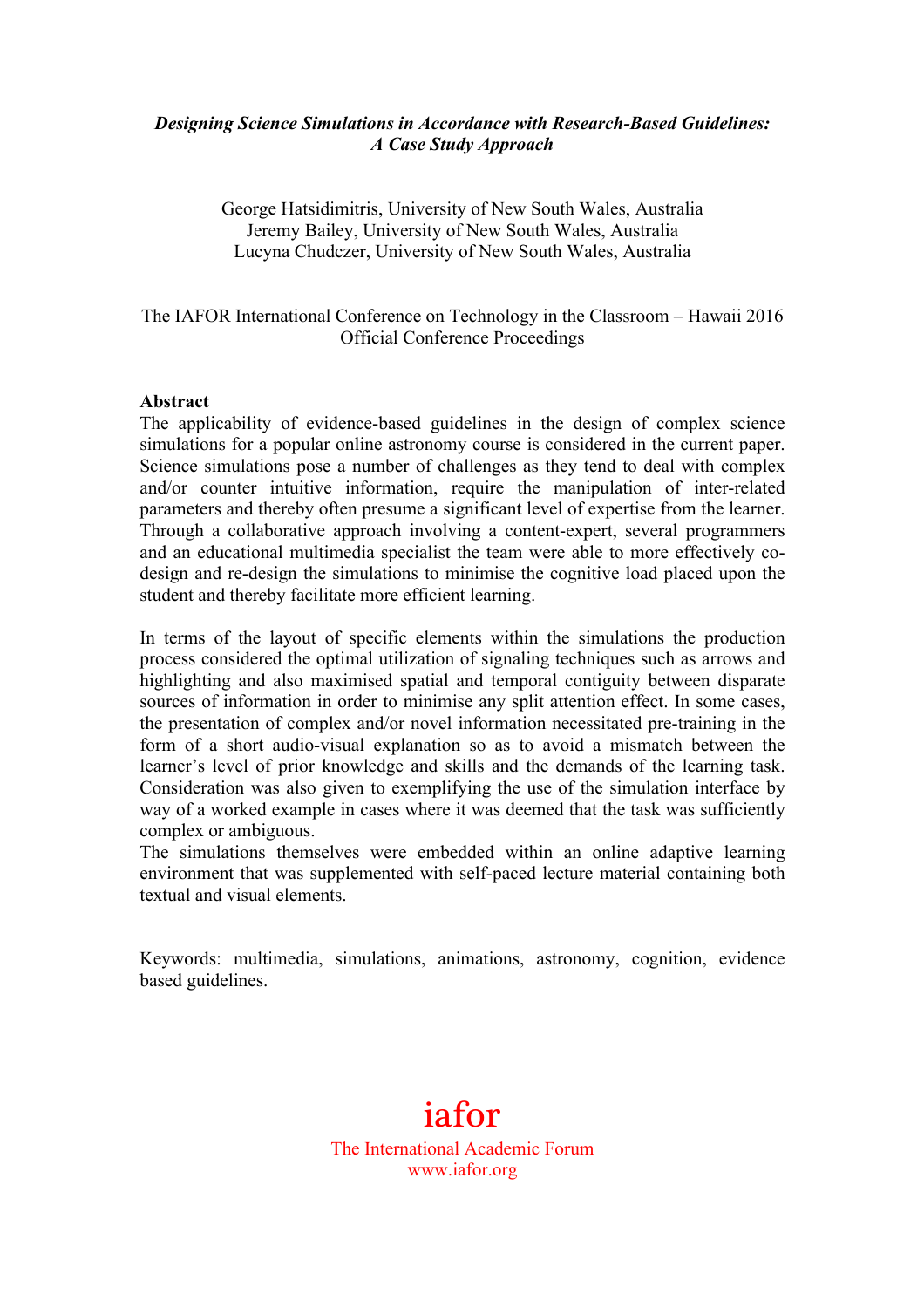#### **Introduction**

The teaching of science often requires the communication of complex or counterintuitive concepts that can be troublesome to the student cohort (Meyer and Land 2003). The assimilation of such knowledge structures is often facilitated through the use of visualizations ranging from static images, animations and videos through to multi-parameter simulations. Here, we consider the collaborative design of interactive simulations and their subsequent incorporation into an adaptive e-learning environment within the context of an online astronomy course.

The course we are currently upgrading is a popular fully online course that enrolls more than two thousand students per year over three semesters. It provides an introduction to astronomy and the search for life in the universe at a non-mathematical level. The majority of students who take the course are non-science majors. As part of the upgrade we are building tutorial and assessment activities using the Smart Sparrow Adaptive eLearning Platform™.

The tutorial activities were largely built around scientific simulations. Research based multimedia principles (Mayer 2008) guided the design process of the simulations and also assisted the team to judiciously incorporate static images and/or audio-visual material to further support the simulation-based learning activities.

## **Multimedia design considerations**

The relative merit of using static images or dynamic animations for teaching and learning has been regularly investigated by educational psychologists over the last two decades (Mayer 2009). The research reveals that, counter to common belief, dynamic visualizations are often no better than static images for the purposes of student learning (Höffler and Leutner 2007). This finding has been attributed to the inherent transience of animations (Sweller, Ayres et al. 2011) and researchers have endeavored to determine the conditions under which this effect can be ameliorated. As such a number of evidence-based guidelines have been formulated to guide practitioners in the layout and presentation of multimedia material such as stills, animations, videos and simulations (Mayer and Moreno 2003).

Unlike stills and animations, which typically incorporate minimal or no interactivity, simulations often require the student to manipulate inter-related parameters to achieve the learning objective. With regard to science-based simulations in particular, both the inherent complexity of the information and the associated interactivity add considerably to the cognitive load placed upon the student's processing abilities. Consequently load-reducing strategies incorporated into the design and embedding of simulations are critical in working to ensure that the student's cognitive resources are not overwhelmed.

In order to design multimedia resources such as complex simulations for optimal student learning it is essential to understand how a number of factors relating to cognition, prior knowledge and user-control can guide the practitioner in determining the layout and presentation of the subject material.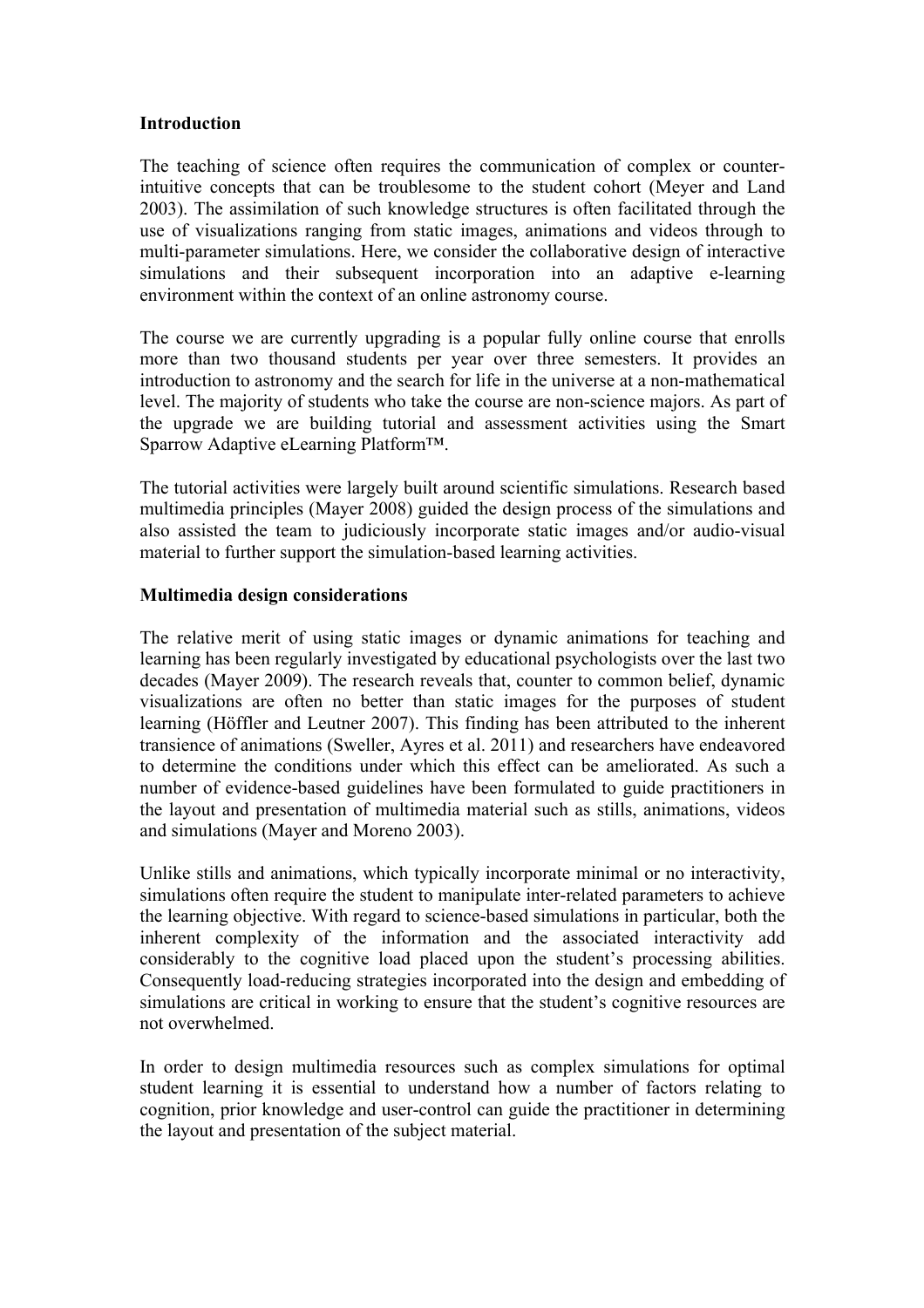## **Human Cognitive Architecture**

The assimilation and processing of information through audio visual channels has been shown to be limited by working memory both in terms of capacity and duration. Without mental rehearsal working memory can only hold around seven items (such as digits, letters etc.) for mere seconds (Miller 1956) As such meaningful learning, through the encoding of information into long term memory, can only occur if working memory has sufficient time to rehearse the necessary knowledge structures. The processing of information through this "bottleneck" created by working memory limitations can be better facilitated through the optimization of design considerations affecting the layout, such as the presence of signaling cues and the minimization of any split attention effect incurred by a lack of spatial and temporal contiguity (Kalyuga, Chandler et al. 1999, Mayer 2005). The content expert and multimedia designer can also collaborate to ensure that sufficient levels of prior knowledge have been attained by the learner through pre-training activities (Mayer 2005b)and thus ensure there is no significant mismatch between the students processing abilities and the cognitive load imposed by the learning activity. Prior knowledge structures already encoded into long term memory, referred to as "schemas", provide a framework that enables working memory to more easily identify and assimilate incoming information.

In particularly complex simulations the student may further be assisted by the presenter "test driving" the simulation to demonstrate a typical scenario in terms of manipulating parameters to achieve a desired learning goal. This is akin to providing a worked example (Sweller 2006) and has been shown to be valuable in terms of modelling to the learner a particular strategy so as to engage with the interface in an effective manner (Hatsidimitris and Kalyuga 2013).

All the above design strategies work together to lower the cognitive load placed on working memory and thereby allow for an optimal learning experience.

## **Designing the simulations**

The simulations are initially designed collaboratively between the content expert and the HTML5 programmer. The draft is then sent to the educational multimedia specialist who considers how research based principles may be incorporated into the design and subsequently makes a number of recommendations to the content expert and programmer. If the proposed amendments to the design "make sense" and do not require inordinate amounts of time to implement then a revised simulation will be created.

The guidelines most often considered were those that minimise the split attention effect i.e. spatial/ temporal contiguity principles and also the signaling principle, which basically informs the learner where they should direct their visual attention at any given point in time. Signaling is particularly important in complex visualisations as research has shown that novices tend to focus their attention on what appears "perceptually salient" rather than that which is "thematically relevant" (Lowe 2008).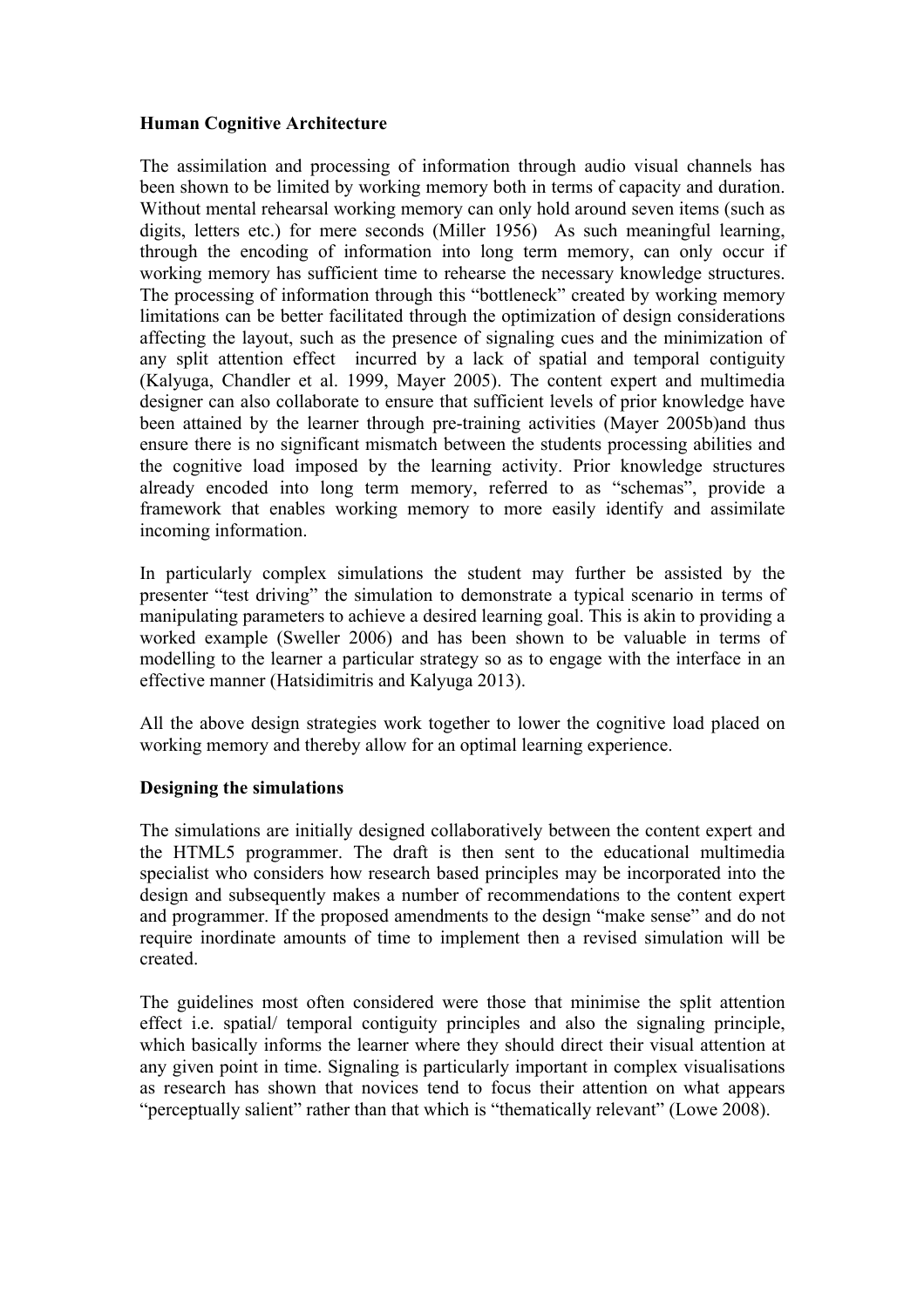In Fig.1 the interactive multimedia requires the learner to sequentially drag the small thumbnail pictures to the correct location along the timeline. As the timeline covers many millions of years there is a slider to allow the learner to scroll across the entire historical timeline of the universe since the "big bang". In the initial draft the slider was not indicated by a semi-transparent red layer and so this visual cue was added as a signal to indicate a key point of interactivity. Further to this, in the initial draft a correct solution only entailed a textual response of "correct" but it was later decided that it could also be accompanied by a short textual summary of what the time-event entailed. Presenting this factual material within this context provided for temporal contiguity as the learner didn't need to recall knowledge that may have only been acquired beforehand from the online lessons.



Fig. 1 Interactive "Timeline of Life on Earth" activity had multimedia principles applied in a simple but effective manner.

#### **Embedding simulations within the broader learning context**

The multimedia designer can consider the applicability of design principles that reflect the general limitations of human cognitive architecture. This is referred to as reducing extraneous cognitive load (Sweller 2010). However, in any given learning activity it is the content expert can avail themselves of multimedia guidelines that serve to minimize any mismatch between the difficulty and complexity of the material and the current state of the student's skills and prior knowledge. This strategy is referred to as reducing intrinsic cognitive load (Ayres 2006) as it is particularly concerned with the level of difficulty inherent in knowledge structures as perceived by the student, given their level of prior knowledge. In this case the teacher can best gauge the need for incorporation of principles such as segmentation and pre-training to enable the student to more effectively learn new or complex information.

The segmentation principle operates on the basis that intervals between small segments of information will allow the user more opportunity to process the information than one continuous stream of information (Ali and Madar 2010). This principle is evident in the interactive tutorials in so far as they are composed of a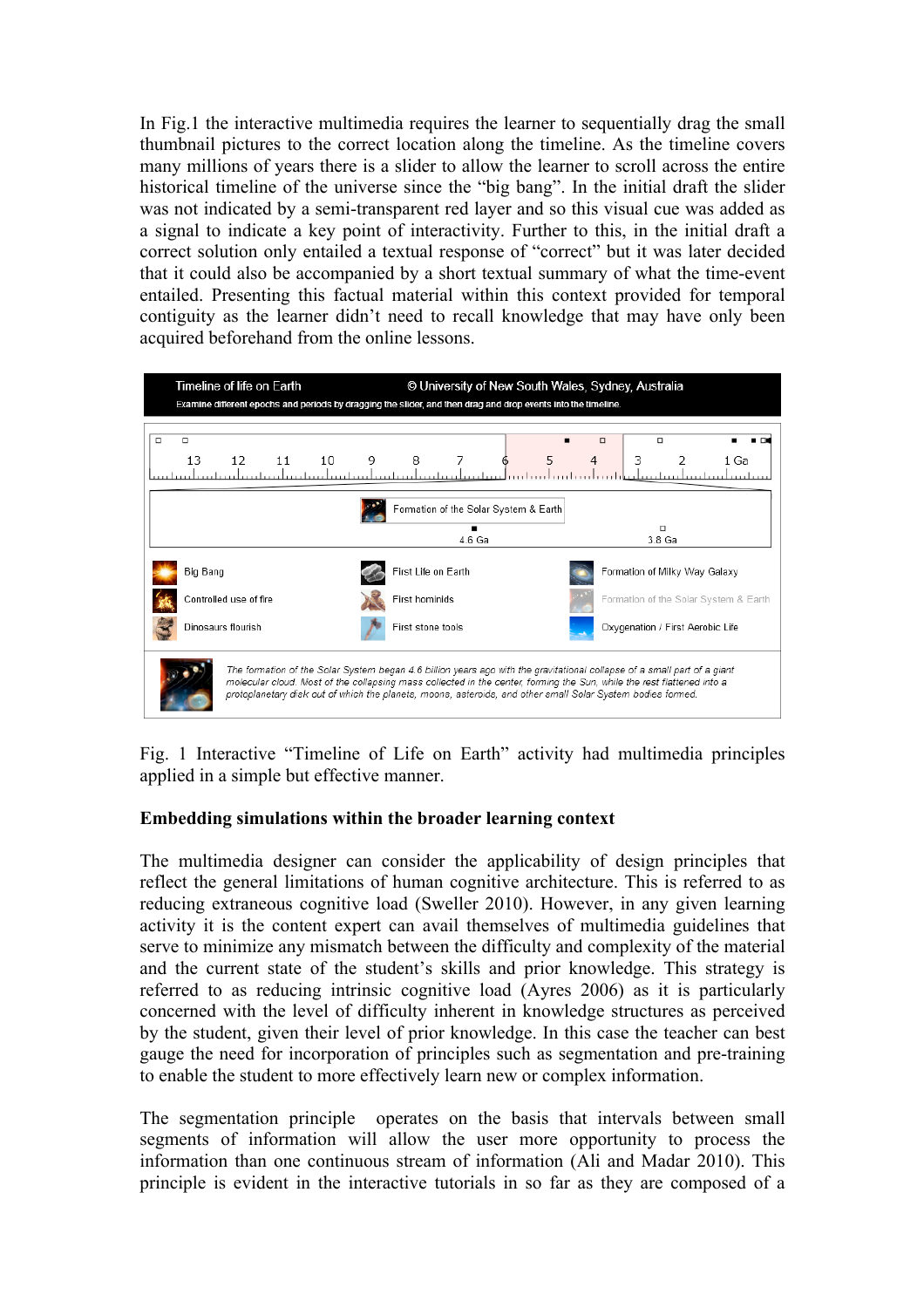series of self–paced "slides". Segmentation is usually most beneficial when information is in the form of a particularly extended text, video or animation. However, in the case of simulations per se the user initiates and controls changes in the state of the visuals through the self-paced manipulation of parameters and as such the segmentation principle need not be applied. Nevertheless the complexity inherent in the inter-related manipulation of several parameters lends itself to a multitude of combinations and so pre-training can provide crucial information to guide the learner's strategic use of the interface.

The pre-training principle basically states that the learner would use their time more efficiently when encountering complex information such as found in animations, videos and simulations if they were first instructed to identify and understand the key elements. In conjunction with this principle is the guideline advocating worked examples as a means of modelling or demonstrating to the student a particular strategy to adopt in solving on or more problem states (Sweller 2006). Research by Hatsidimitris and Kalyuga (2013) further demonstrated that providing a worked example to students regarding the efficient use of an interface in a recall task resulted in significant increases in the overall student performance. Keeping these principles in mind the project team are working towards providing a level of pre-training that not only sequentially introduces various elements of the simulation but that also seeks to exemplify a strategic use of the interface in order to achieve a required interrelationship of parameter settings. This two-fold approach i.e. introducing the various onscreen elements and then demonstrating the simultaneous manipulation of parameters to achieve a learning goal is particularly relevant to the more complex scenarios evident in some of the simulations.

#### **Conclusion**

The collaborative design and production of educational simulations requires team members with expertise with respect to the subject matter, design principles and the logistics and costs of graphics-based software and programming languages. At the "micro" level one needs to evaluate the simulation in terms of its layout and implement revisions, particularly in terms of signaling and spatial contiguity, so as to lower the cognitive "hurdle" imposed by the learning task. At the "meso" level one must ensure that particularly complex simulations are accompanied with pre-training that introduces the various elements and, where deemed necessary, a demonstration of how to manipulate the parameters to achieve a "critical" state or inter-relationship. At the "macro" level the simulations, if provided as an assessment task, need to be supported by corresponding background information in the lesson material and should reflect the overall key learning objectives of the course. In an ideal world, given the cost and resources involved in generating simulations, the teaching resources should be both downloadable and re-usable in different learning environments.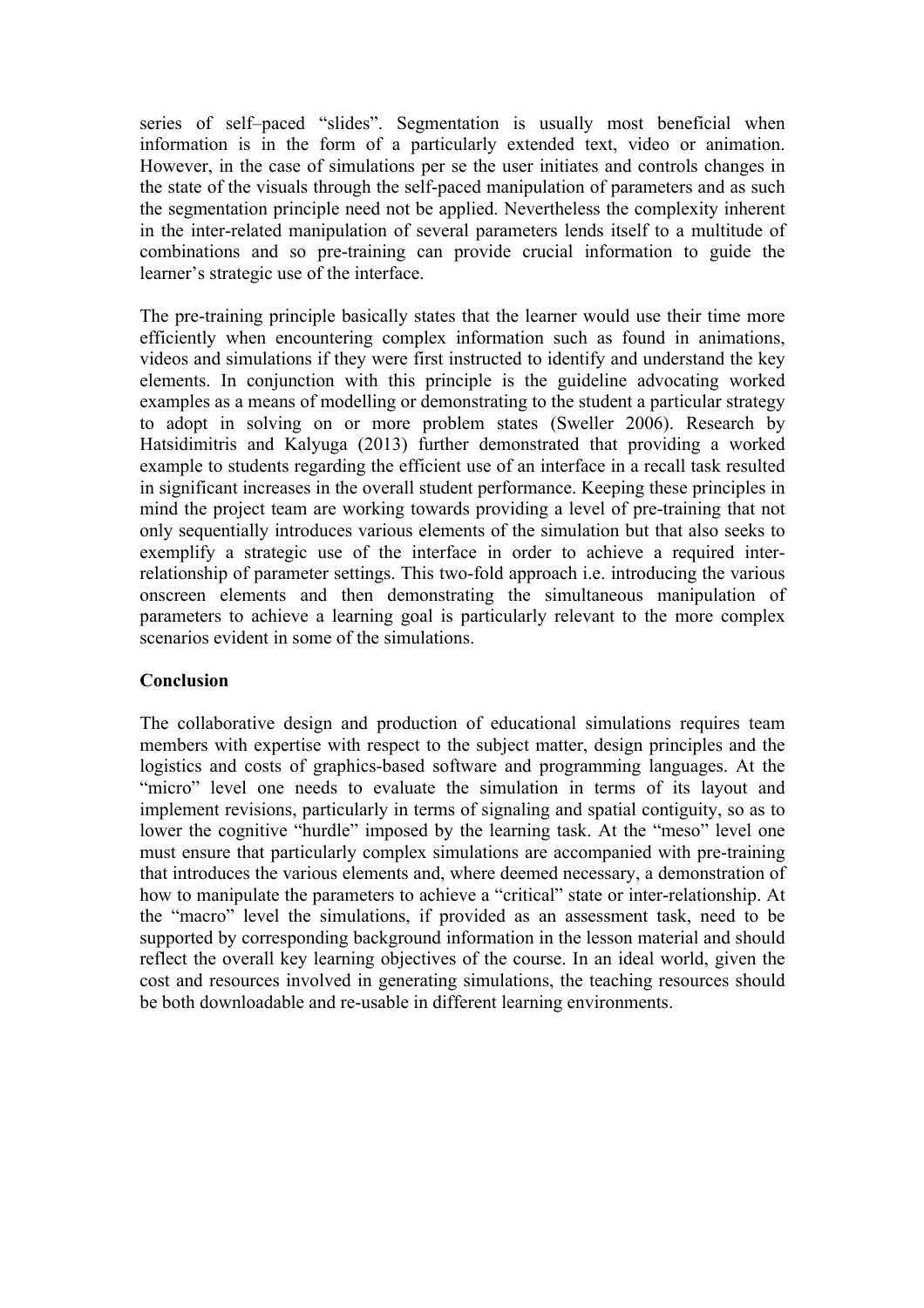## **References**

Ali, A. and A. Madar (2010). "Effects of segmentation of instructional animation in facilitating learning." Journal of Technical Education and Training **2**(2): 15-29.

Ayres, P. (2006). "Impact of reducing intrinsic cognitive load on learning in a mathematical domain." Applied Cognitive Psychology **20**(3): 287-298.

Hatsidimitris, G. and S. Kalyuga (2013). "Guided self-management of transient information in animations through pacing and sequencing strategies." Educational Technology Research and Development **61**(1): 91-105.

Höffler, T. N. and D. Leutner (2007). "Instructional animation versus static pictures: A meta-analysis." Learning and Instruction **17**(6): 722-738.

Kalyuga, S., et al. (1999). "Managing split-attention and redundancy in multimedia instruction." Applied Cognitive Psychology **13**(4): 351-371.

Lowe, R. (2008). "Searching User-Controllable Animations During Learning." Understanding Multimedia Documents: 149-167.

Mayer, R. E. (2005). Principles for managing essential processing in multimedia learning: Coherence, signalling, redundancy, spatial contiguity and temporal contiguity principles. Cambridge handbook of multimedia learning. R. Mayer. New York, Cambridge University Press**:** 183-200.

Mayer, R. E. (2005b). Principles for managing essential processing in multimedia learning: segmenting, pretraining and modality principles. Cambridge handbook of multimedia learning. R. E. Mayer. New York, Cambridge University Press**:** 169-182.

Mayer, R. E. (2008). Research-Based Principles for Learning with Animation.Research implications for design. Learning with Animation. R. K. L. W. Schnotz. New York, Cambridge University Press**:** 30-48.

Mayer, R. E. (2009). Multimedia learning. New York, NY, Cambridge University Press.

Mayer, R. E. and R. Moreno (2003). "Nine Ways to Reduce Cognitive Load in Multimedia Learning." Educational Psychologist **38**(1): 43 - 52.

Meyer, J. and R. Land (2003). Threshold concepts and troublesome knowledge: Linkages to ways of thinking and practising within the disciplines, University of Edinburgh Edinburgh.

Miller, G. A. (1956). "The Magical Number Seven, Plus or Minus Two: Some Limits on Our Capacity for Processing Information." Psychological Review **63**: 81-97.

Sweller, J. (2006). "The worked example effect and human cognition." Learning and Instruction **16**(2): 165-169.